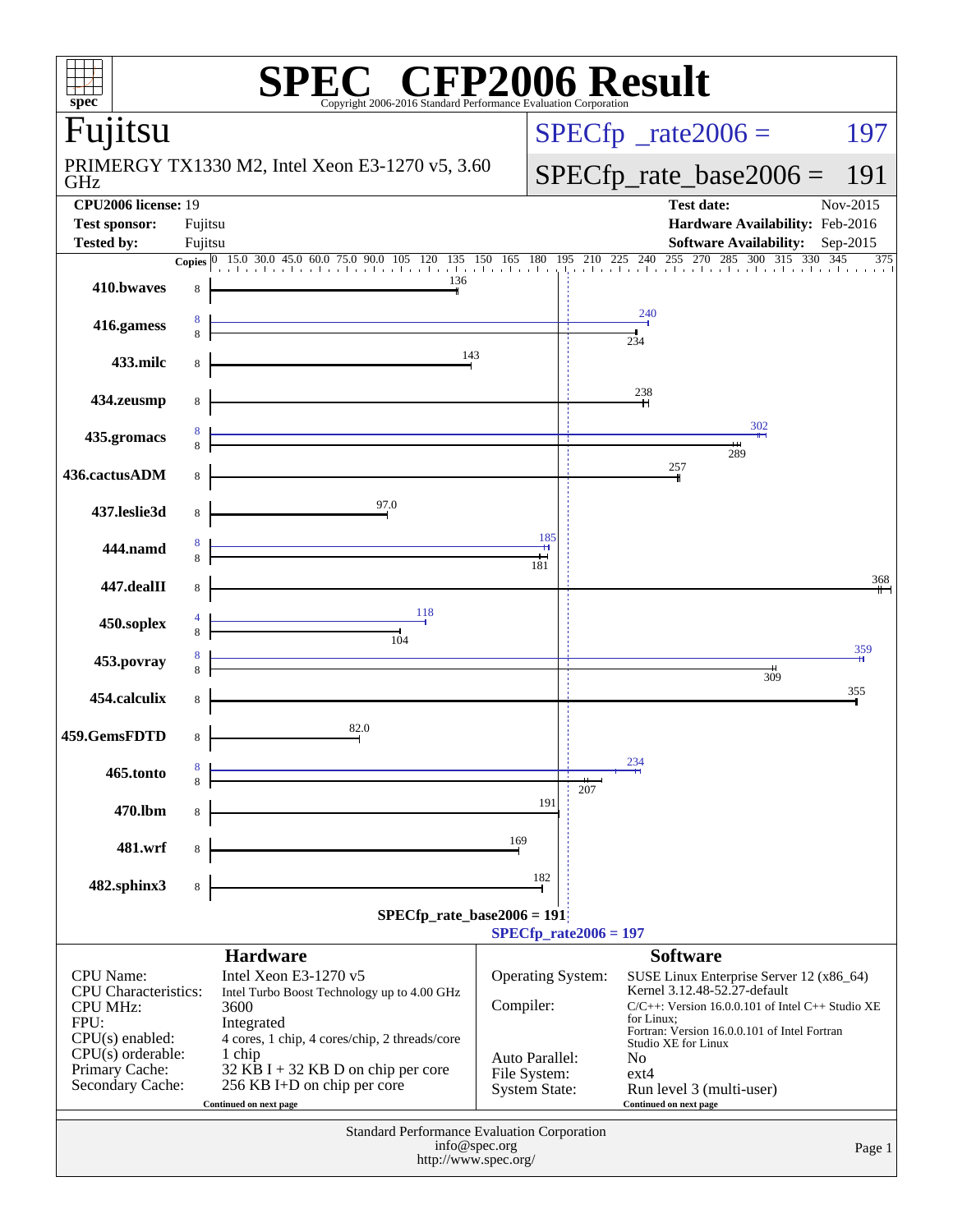

# Fujitsu

GHz PRIMERGY TX1330 M2, Intel Xeon E3-1270 v5, 3.60  $SPECTp_rate2006 = 197$ 

### [SPECfp\\_rate\\_base2006 =](http://www.spec.org/auto/cpu2006/Docs/result-fields.html#SPECfpratebase2006) 191

| <b>CPU2006 license: 19</b>                    |                                                                          |                                         | <b>Test date:</b>               | Nov-2015   |
|-----------------------------------------------|--------------------------------------------------------------------------|-----------------------------------------|---------------------------------|------------|
| <b>Test sponsor:</b>                          | Fujitsu                                                                  |                                         | Hardware Availability: Feb-2016 |            |
| <b>Tested by:</b>                             | Fuiitsu                                                                  |                                         | <b>Software Availability:</b>   | $Sep-2015$ |
| L3 Cache:<br>Other Cache:                     | 8 MB I+D on chip per chip<br>None                                        | <b>Base Pointers:</b><br>Peak Pointers: | $32/64$ -bit<br>$32/64$ -bit    |            |
| Memory:<br>Disk Subsystem:<br>Other Hardware: | 64 GB (4 x 16 GB 2Rx8 PC4-2133P-E)<br>1 x SATA, 500 GB, 7200 RPM<br>None | Other Software:                         | None                            |            |

**[Results Table](http://www.spec.org/auto/cpu2006/Docs/result-fields.html#ResultsTable)**

|                  |                |                |       |                                                                                                          |       | Results Table  |       |                          |                |              |                |              |                |              |
|------------------|----------------|----------------|-------|----------------------------------------------------------------------------------------------------------|-------|----------------|-------|--------------------------|----------------|--------------|----------------|--------------|----------------|--------------|
|                  |                |                |       | <b>Base</b>                                                                                              |       |                |       |                          |                |              | <b>Peak</b>    |              |                |              |
| <b>Benchmark</b> | <b>Copies</b>  | <b>Seconds</b> | Ratio | <b>Seconds</b>                                                                                           | Ratio | <b>Seconds</b> | Ratio | <b>Copies</b>            | <b>Seconds</b> | <b>Ratio</b> | <b>Seconds</b> | <b>Ratio</b> | <b>Seconds</b> | <b>Ratio</b> |
| 410.bwaves       | 8              | 806            | 135   | 799                                                                                                      | 136   | 798            | 136   | 8                        | 806            | 135          | 799            | 136          | 798            | 136          |
| 416.gamess       | 8              | 671            | 234   | 668                                                                                                      | 234   | 670            | 234   | 8                        | 651            | 241          | 651            | 240          | 652            | 240          |
| $433$ .milc      | 8              | 512            | 143   | 513                                                                                                      | 143   | 513            | 143   | 8                        | 512            | 143          | 513            | 143          | 513            | 143          |
| 434.zeusmp       | 8              | 306            | 238   | 302                                                                                                      | 241   | 306            | 238   | 8                        | 306            | 238          | 302            | 241          | 306            | 238          |
| 435.gromacs      | 8              | 196            | 291   | 199                                                                                                      | 287   | 197            | 289   | 8                        | <u>189</u>     | 302          | 187            | 305          | 190            | 301          |
| 436.cactusADM    | 8              | 371            | 258   | 372                                                                                                      | 257   | 373            | 256   | 8                        | 371            | 258          | 372            | 257          | 373            | 256          |
| 437.leslie3d     | $\overline{8}$ | 774            | 97.1  | 775                                                                                                      | 97.0  | 775            | 97.0  | 8                        | 774            | 97.1         | 775            | 97.0         | 775            | 97.0         |
| 444.namd         | 8              | 354            | 181   | 346                                                                                                      | 185   | 355            | 181   | 8                        | 350            | 183          | 345            | 186          | 346            | <u>185</u>   |
| 447.dealII       | 8              | 245            | 374   | 249                                                                                                      | 367   | 248            | 368   | 8                        | 245            | 374          | 249            | 367          | 248            | 368          |
| 450.soplex       | $\overline{8}$ | 641            | 104   | 641                                                                                                      | 104   | 640            | 104   | $\overline{\mathcal{A}}$ | 282            | 118          | 283            | 118          | 283            | 118          |
| 453.povray       | 8              | 137            | 311   | 138                                                                                                      | 309   | 138            | 309   | $\overline{8}$           | 119            | 359          | 119            | 359          | 119            | 357          |
| 454.calculix     | 8              | 186            | 354   | 186                                                                                                      | 355   | 186            | 356   | 8                        | 186            | 354          | 186            | 355          | 186            | 356          |
| 459.GemsFDTD     | 8              | 1035           | 82.0  | 1036                                                                                                     | 81.9  | 1035           | 82.0  | 8                        | 1035           | 82.0         | 1036           | 81.9         | 1035           | 82.0         |
| 465.tonto        | 8              | 380            | 207   | 366                                                                                                      | 215   | 383            | 205   | 8                        | 333            | 236          | 354            | 222          | 337            | 234          |
| 470.1bm          | 8              | 574            | 192   | 575                                                                                                      | 191   | 574            | 191   | 8                        | 574            | 192          | 575            | 191          | 574            | 191          |
| 481.wrf          | $\overline{8}$ | 528            | 169   | 528                                                                                                      | 169   | 528            | 169   | 8                        | 528            | 169          | 528            | 169          | 528            | 169          |
| 482.sphinx3      | $\overline{8}$ | 857            | 182   | 855                                                                                                      | 182   | 856            | 182   | 8                        | 857            | 182          | 855            | 182          | 856            | <u>182</u>   |
|                  |                |                |       | Results appear in the order in which they were run. Bold underlined text indicates a median measurement. |       |                |       |                          |                |              |                |              |                |              |

#### **[Submit Notes](http://www.spec.org/auto/cpu2006/Docs/result-fields.html#SubmitNotes)**

 The taskset mechanism was used to bind copies to processors. The config file option 'submit' was used to generate taskset commands to bind each copy to a specific processor. For details, please see the config file.

#### **[Operating System Notes](http://www.spec.org/auto/cpu2006/Docs/result-fields.html#OperatingSystemNotes)**

Stack size set to unlimited using "ulimit -s unlimited"

#### **[Platform Notes](http://www.spec.org/auto/cpu2006/Docs/result-fields.html#PlatformNotes)**

 BIOS configuration: Sysinfo program /home/SPECcpu2006/config/sysinfo.rev6914 \$Rev: 6914 \$ \$Date:: 2014-06-25 #\$ e3fbb8667b5a285932ceab81e28219e1

Continued on next page

Standard Performance Evaluation Corporation [info@spec.org](mailto:info@spec.org) <http://www.spec.org/>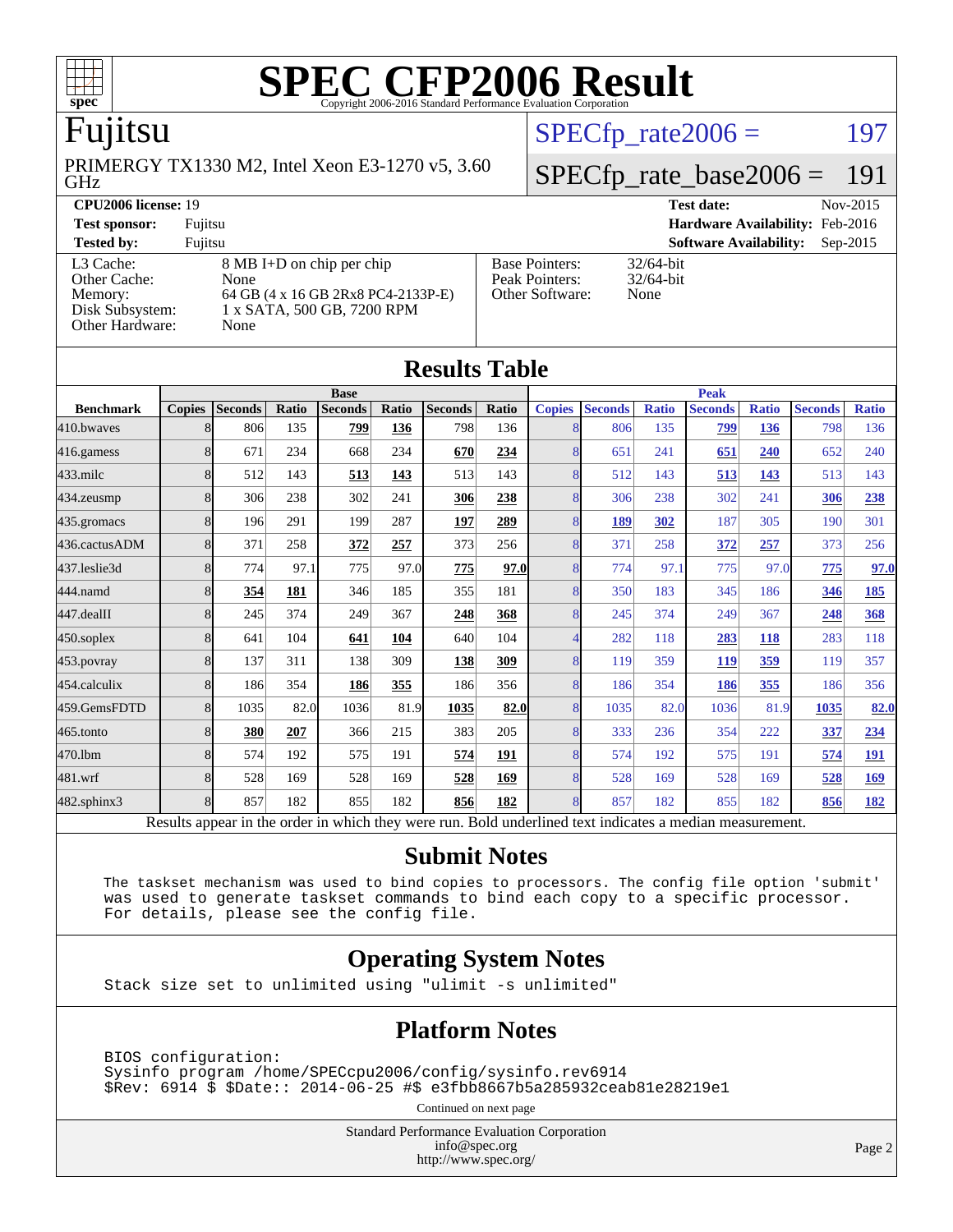

Fujitsu

GHz PRIMERGY TX1330 M2, Intel Xeon E3-1270 v5, 3.60  $SPECTp_rate2006 = 197$ 

[SPECfp\\_rate\\_base2006 =](http://www.spec.org/auto/cpu2006/Docs/result-fields.html#SPECfpratebase2006) 191

**[CPU2006 license:](http://www.spec.org/auto/cpu2006/Docs/result-fields.html#CPU2006license)** 19 **[Test date:](http://www.spec.org/auto/cpu2006/Docs/result-fields.html#Testdate)** Nov-2015 **[Test sponsor:](http://www.spec.org/auto/cpu2006/Docs/result-fields.html#Testsponsor)** Fujitsu **[Hardware Availability:](http://www.spec.org/auto/cpu2006/Docs/result-fields.html#HardwareAvailability)** Feb-2016 **[Tested by:](http://www.spec.org/auto/cpu2006/Docs/result-fields.html#Testedby)** Fujitsu **[Software Availability:](http://www.spec.org/auto/cpu2006/Docs/result-fields.html#SoftwareAvailability)** Sep-2015

#### **[Platform Notes \(Continued\)](http://www.spec.org/auto/cpu2006/Docs/result-fields.html#PlatformNotes)**

Standard Performance Evaluation Corporation [info@spec.org](mailto:info@spec.org) <http://www.spec.org/> Page 3 running on TX1330M2 Thu Nov 19 11:08:20 2015 This section contains SUT (System Under Test) info as seen by some common utilities. To remove or add to this section, see: <http://www.spec.org/cpu2006/Docs/config.html#sysinfo> From /proc/cpuinfo model name : Intel(R) Xeon(R) CPU E3-1270 v5 @ 3.60GHz 1 "physical id"s (chips) 8 "processors" cores, siblings (Caution: counting these is hw and system dependent. The following excerpts from /proc/cpuinfo might not be reliable. Use with caution.) cpu cores : 4 siblings : 8 physical 0: cores 0 1 2 3 cache size : 8192 KB From /proc/meminfo<br>MemTotal: 65902000 kB HugePages\_Total: 0 Hugepagesize: 2048 kB /usr/bin/lsb\_release -d SUSE Linux Enterprise Server 12 From /etc/\*release\* /etc/\*version\* SuSE-release: SUSE Linux Enterprise Server 12 (x86\_64) VERSION = 12 PATCHLEVEL = 0 # This file is deprecated and will be removed in a future service pack or release. # Please check /etc/os-release for details about this release. os-release: NAME="SLES" VERSION="12" VERSION\_ID="12" PRETTY\_NAME="SUSE Linux Enterprise Server 12" ID="sles" ANSI\_COLOR="0;32" CPE\_NAME="cpe:/o:suse:sles:12" uname -a: Linux TX1330M2 3.12.28-4-default #1 SMP Thu Sep 25 17:02:34 UTC 2014 (9879bd4) x86\_64 x86\_64 x86\_64 GNU/Linux run-level 5 Nov 19 10:58 SPEC is set to: /home/SPECcpu2006 Filesystem Type Size Used Avail Use% Mounted on /dev/sda3 xfs 237G 3.8G 234G 2% /home Continued on next page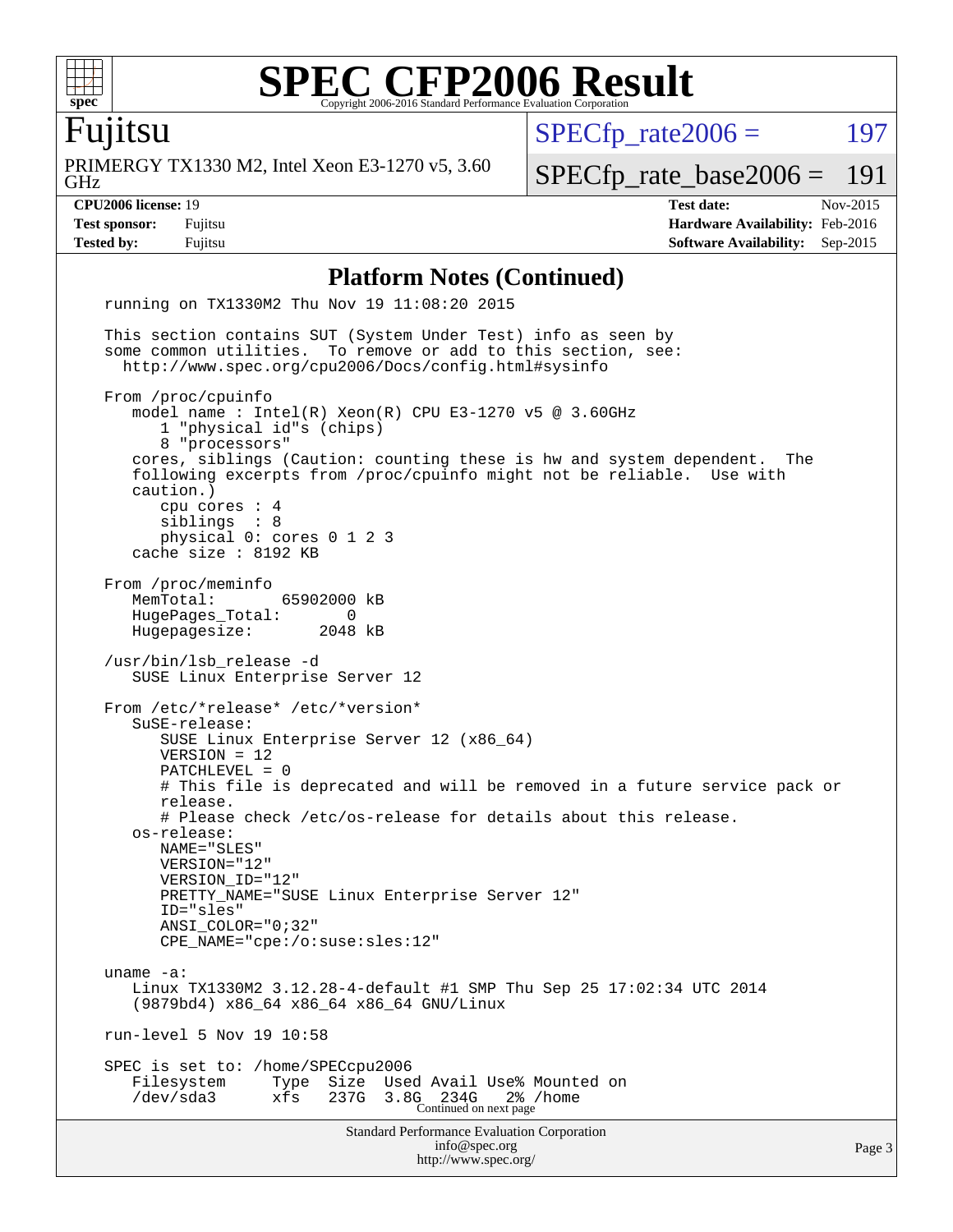

#### Fujitsu

GHz PRIMERGY TX1330 M2, Intel Xeon E3-1270 v5, 3.60  $SPECTp\_rate2006 = 197$ 

[SPECfp\\_rate\\_base2006 =](http://www.spec.org/auto/cpu2006/Docs/result-fields.html#SPECfpratebase2006) 191

**[CPU2006 license:](http://www.spec.org/auto/cpu2006/Docs/result-fields.html#CPU2006license)** 19 **[Test date:](http://www.spec.org/auto/cpu2006/Docs/result-fields.html#Testdate)** Nov-2015 **[Test sponsor:](http://www.spec.org/auto/cpu2006/Docs/result-fields.html#Testsponsor)** Fujitsu **[Hardware Availability:](http://www.spec.org/auto/cpu2006/Docs/result-fields.html#HardwareAvailability)** Feb-2016 **[Tested by:](http://www.spec.org/auto/cpu2006/Docs/result-fields.html#Testedby)** Fujitsu **[Software Availability:](http://www.spec.org/auto/cpu2006/Docs/result-fields.html#SoftwareAvailability)** Sep-2015

#### **[Platform Notes \(Continued\)](http://www.spec.org/auto/cpu2006/Docs/result-fields.html#PlatformNotes)**

Additional information from dmidecode:

 Warning: Use caution when you interpret this section. The 'dmidecode' program reads system data which is "intended to allow hardware to be accurately determined", but the intent may not be met, as there are frequent changes to hardware, firmware, and the "DMTF SMBIOS" standard.

 BIOS FUJITSU // American Megatrends Inc. V5.0.0.11 R1.1.0 for D3373-A1x 10/30/2015 Memory: 4x SK Hynix HMA82GU7MFR8N-TF 16 GB 2 rank 2133 MHz

(End of data from sysinfo program)

#### **[General Notes](http://www.spec.org/auto/cpu2006/Docs/result-fields.html#GeneralNotes)**

Environment variables set by runspec before the start of the run: LD\_LIBRARY\_PATH = "/home/SPECcpu2006/libs/32:/home/SPECcpu2006/libs/64:/home/SPECcpu2006/sh"

 Binaries compiled on a system with 1x Intel Core i5-4670K CPU + 32GB memory using RedHat EL 7.1 Transparent Huge Pages enabled with: echo always > /sys/kernel/mm/transparent\_hugepage/enabled

For information about Fujitsu please visit: <http://www.fujitsu.com>

### **[Base Compiler Invocation](http://www.spec.org/auto/cpu2006/Docs/result-fields.html#BaseCompilerInvocation)**

[C benchmarks](http://www.spec.org/auto/cpu2006/Docs/result-fields.html#Cbenchmarks):

 $\text{icc}$   $-\text{m64}$ 

[C++ benchmarks:](http://www.spec.org/auto/cpu2006/Docs/result-fields.html#CXXbenchmarks) [icpc -m64](http://www.spec.org/cpu2006/results/res2016q1/cpu2006-20160111-38701.flags.html#user_CXXbase_intel_icpc_64bit_bedb90c1146cab66620883ef4f41a67e)

[Fortran benchmarks](http://www.spec.org/auto/cpu2006/Docs/result-fields.html#Fortranbenchmarks): [ifort -m64](http://www.spec.org/cpu2006/results/res2016q1/cpu2006-20160111-38701.flags.html#user_FCbase_intel_ifort_64bit_ee9d0fb25645d0210d97eb0527dcc06e)

[Benchmarks using both Fortran and C](http://www.spec.org/auto/cpu2006/Docs/result-fields.html#BenchmarksusingbothFortranandC): [icc -m64](http://www.spec.org/cpu2006/results/res2016q1/cpu2006-20160111-38701.flags.html#user_CC_FCbase_intel_icc_64bit_0b7121f5ab7cfabee23d88897260401c) [ifort -m64](http://www.spec.org/cpu2006/results/res2016q1/cpu2006-20160111-38701.flags.html#user_CC_FCbase_intel_ifort_64bit_ee9d0fb25645d0210d97eb0527dcc06e)

### **[Base Portability Flags](http://www.spec.org/auto/cpu2006/Docs/result-fields.html#BasePortabilityFlags)**

 410.bwaves: [-DSPEC\\_CPU\\_LP64](http://www.spec.org/cpu2006/results/res2016q1/cpu2006-20160111-38701.flags.html#suite_basePORTABILITY410_bwaves_DSPEC_CPU_LP64) 416.gamess: [-DSPEC\\_CPU\\_LP64](http://www.spec.org/cpu2006/results/res2016q1/cpu2006-20160111-38701.flags.html#suite_basePORTABILITY416_gamess_DSPEC_CPU_LP64) 433.milc: [-DSPEC\\_CPU\\_LP64](http://www.spec.org/cpu2006/results/res2016q1/cpu2006-20160111-38701.flags.html#suite_basePORTABILITY433_milc_DSPEC_CPU_LP64) 434.zeusmp: [-DSPEC\\_CPU\\_LP64](http://www.spec.org/cpu2006/results/res2016q1/cpu2006-20160111-38701.flags.html#suite_basePORTABILITY434_zeusmp_DSPEC_CPU_LP64)

Continued on next page

Standard Performance Evaluation Corporation [info@spec.org](mailto:info@spec.org) <http://www.spec.org/>

Page 4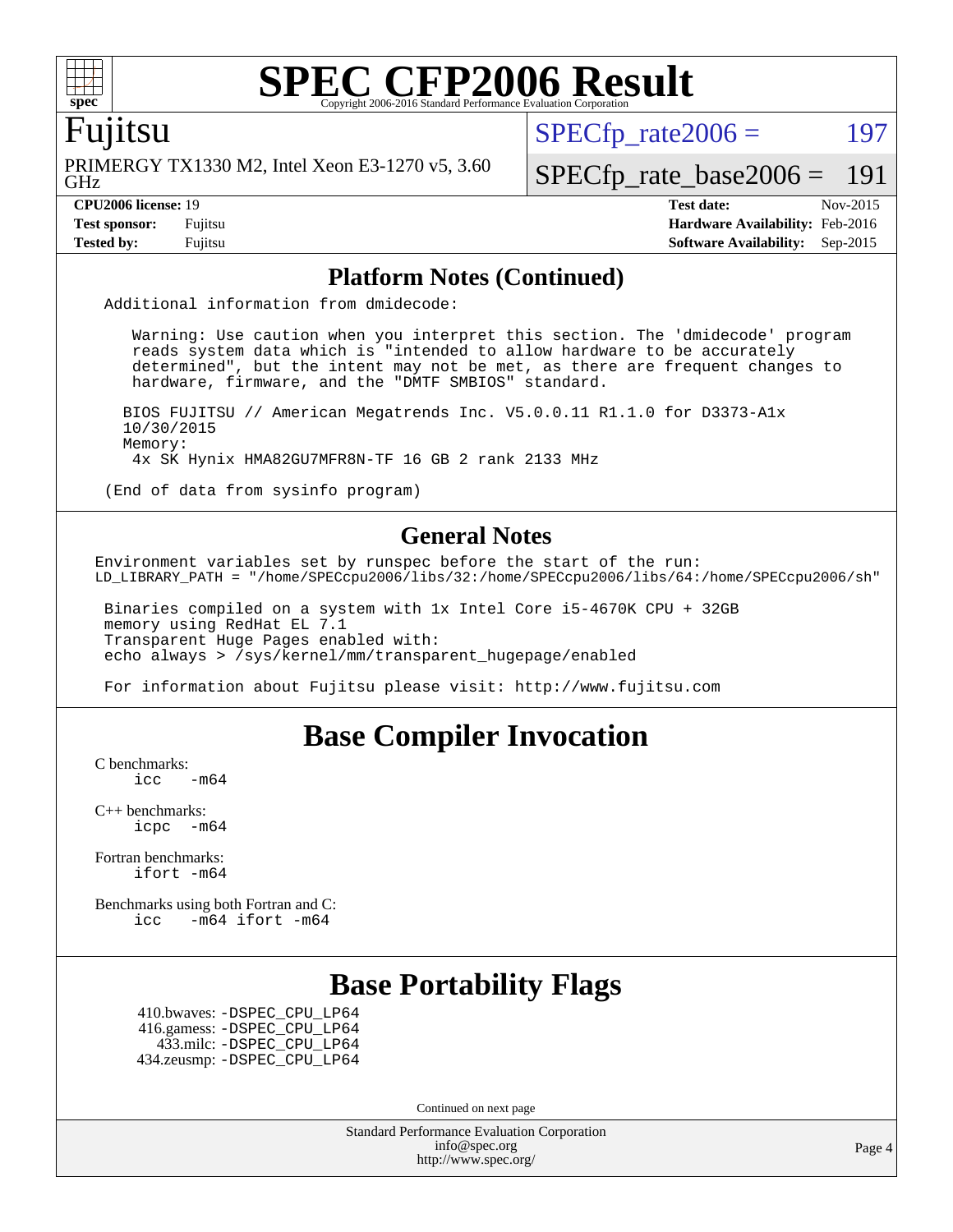

Fujitsu

GHz PRIMERGY TX1330 M2, Intel Xeon E3-1270 v5, 3.60  $SPECTp\_rate2006 = 197$ 

[SPECfp\\_rate\\_base2006 =](http://www.spec.org/auto/cpu2006/Docs/result-fields.html#SPECfpratebase2006) 191

| <b>Test sponsor:</b> | Fujitsu |
|----------------------|---------|
| Tested by:           | Fuiitsu |

**[CPU2006 license:](http://www.spec.org/auto/cpu2006/Docs/result-fields.html#CPU2006license)** 19 **[Test date:](http://www.spec.org/auto/cpu2006/Docs/result-fields.html#Testdate)** Nov-2015 **[Hardware Availability:](http://www.spec.org/auto/cpu2006/Docs/result-fields.html#HardwareAvailability)** Feb-2016 **[Software Availability:](http://www.spec.org/auto/cpu2006/Docs/result-fields.html#SoftwareAvailability)** Sep-2015

## **[Base Portability Flags \(Continued\)](http://www.spec.org/auto/cpu2006/Docs/result-fields.html#BasePortabilityFlags)**

 435.gromacs: [-DSPEC\\_CPU\\_LP64](http://www.spec.org/cpu2006/results/res2016q1/cpu2006-20160111-38701.flags.html#suite_basePORTABILITY435_gromacs_DSPEC_CPU_LP64) [-nofor\\_main](http://www.spec.org/cpu2006/results/res2016q1/cpu2006-20160111-38701.flags.html#user_baseLDPORTABILITY435_gromacs_f-nofor_main) 436.cactusADM: [-DSPEC\\_CPU\\_LP64](http://www.spec.org/cpu2006/results/res2016q1/cpu2006-20160111-38701.flags.html#suite_basePORTABILITY436_cactusADM_DSPEC_CPU_LP64) [-nofor\\_main](http://www.spec.org/cpu2006/results/res2016q1/cpu2006-20160111-38701.flags.html#user_baseLDPORTABILITY436_cactusADM_f-nofor_main) 437.leslie3d: [-DSPEC\\_CPU\\_LP64](http://www.spec.org/cpu2006/results/res2016q1/cpu2006-20160111-38701.flags.html#suite_basePORTABILITY437_leslie3d_DSPEC_CPU_LP64) 444.namd: [-DSPEC\\_CPU\\_LP64](http://www.spec.org/cpu2006/results/res2016q1/cpu2006-20160111-38701.flags.html#suite_basePORTABILITY444_namd_DSPEC_CPU_LP64) 447.dealII: [-DSPEC\\_CPU\\_LP64](http://www.spec.org/cpu2006/results/res2016q1/cpu2006-20160111-38701.flags.html#suite_basePORTABILITY447_dealII_DSPEC_CPU_LP64) 450.soplex: [-DSPEC\\_CPU\\_LP64](http://www.spec.org/cpu2006/results/res2016q1/cpu2006-20160111-38701.flags.html#suite_basePORTABILITY450_soplex_DSPEC_CPU_LP64) 453.povray: [-DSPEC\\_CPU\\_LP64](http://www.spec.org/cpu2006/results/res2016q1/cpu2006-20160111-38701.flags.html#suite_basePORTABILITY453_povray_DSPEC_CPU_LP64) 454.calculix: [-DSPEC\\_CPU\\_LP64](http://www.spec.org/cpu2006/results/res2016q1/cpu2006-20160111-38701.flags.html#suite_basePORTABILITY454_calculix_DSPEC_CPU_LP64) [-nofor\\_main](http://www.spec.org/cpu2006/results/res2016q1/cpu2006-20160111-38701.flags.html#user_baseLDPORTABILITY454_calculix_f-nofor_main) 459.GemsFDTD: [-DSPEC\\_CPU\\_LP64](http://www.spec.org/cpu2006/results/res2016q1/cpu2006-20160111-38701.flags.html#suite_basePORTABILITY459_GemsFDTD_DSPEC_CPU_LP64) 465.tonto: [-DSPEC\\_CPU\\_LP64](http://www.spec.org/cpu2006/results/res2016q1/cpu2006-20160111-38701.flags.html#suite_basePORTABILITY465_tonto_DSPEC_CPU_LP64) 470.lbm: [-DSPEC\\_CPU\\_LP64](http://www.spec.org/cpu2006/results/res2016q1/cpu2006-20160111-38701.flags.html#suite_basePORTABILITY470_lbm_DSPEC_CPU_LP64) 481.wrf: [-DSPEC\\_CPU\\_LP64](http://www.spec.org/cpu2006/results/res2016q1/cpu2006-20160111-38701.flags.html#suite_basePORTABILITY481_wrf_DSPEC_CPU_LP64) [-DSPEC\\_CPU\\_CASE\\_FLAG](http://www.spec.org/cpu2006/results/res2016q1/cpu2006-20160111-38701.flags.html#b481.wrf_baseCPORTABILITY_DSPEC_CPU_CASE_FLAG) [-DSPEC\\_CPU\\_LINUX](http://www.spec.org/cpu2006/results/res2016q1/cpu2006-20160111-38701.flags.html#b481.wrf_baseCPORTABILITY_DSPEC_CPU_LINUX) 482.sphinx3: [-DSPEC\\_CPU\\_LP64](http://www.spec.org/cpu2006/results/res2016q1/cpu2006-20160111-38701.flags.html#suite_basePORTABILITY482_sphinx3_DSPEC_CPU_LP64)

### **[Base Optimization Flags](http://www.spec.org/auto/cpu2006/Docs/result-fields.html#BaseOptimizationFlags)**

[C benchmarks](http://www.spec.org/auto/cpu2006/Docs/result-fields.html#Cbenchmarks):

[-xCORE-AVX2](http://www.spec.org/cpu2006/results/res2016q1/cpu2006-20160111-38701.flags.html#user_CCbase_f-xAVX2_5f5fc0cbe2c9f62c816d3e45806c70d7) [-ipo](http://www.spec.org/cpu2006/results/res2016q1/cpu2006-20160111-38701.flags.html#user_CCbase_f-ipo) [-O3](http://www.spec.org/cpu2006/results/res2016q1/cpu2006-20160111-38701.flags.html#user_CCbase_f-O3) [-no-prec-div](http://www.spec.org/cpu2006/results/res2016q1/cpu2006-20160111-38701.flags.html#user_CCbase_f-no-prec-div) [-opt-prefetch](http://www.spec.org/cpu2006/results/res2016q1/cpu2006-20160111-38701.flags.html#user_CCbase_f-opt-prefetch) [-auto-p32](http://www.spec.org/cpu2006/results/res2016q1/cpu2006-20160111-38701.flags.html#user_CCbase_f-auto-p32) [-ansi-alias](http://www.spec.org/cpu2006/results/res2016q1/cpu2006-20160111-38701.flags.html#user_CCbase_f-ansi-alias) [-opt-mem-layout-trans=3](http://www.spec.org/cpu2006/results/res2016q1/cpu2006-20160111-38701.flags.html#user_CCbase_f-opt-mem-layout-trans_a7b82ad4bd7abf52556d4961a2ae94d5)

[C++ benchmarks:](http://www.spec.org/auto/cpu2006/Docs/result-fields.html#CXXbenchmarks) [-xCORE-AVX2](http://www.spec.org/cpu2006/results/res2016q1/cpu2006-20160111-38701.flags.html#user_CXXbase_f-xAVX2_5f5fc0cbe2c9f62c816d3e45806c70d7) [-ipo](http://www.spec.org/cpu2006/results/res2016q1/cpu2006-20160111-38701.flags.html#user_CXXbase_f-ipo) [-O3](http://www.spec.org/cpu2006/results/res2016q1/cpu2006-20160111-38701.flags.html#user_CXXbase_f-O3) [-no-prec-div](http://www.spec.org/cpu2006/results/res2016q1/cpu2006-20160111-38701.flags.html#user_CXXbase_f-no-prec-div) [-opt-prefetch](http://www.spec.org/cpu2006/results/res2016q1/cpu2006-20160111-38701.flags.html#user_CXXbase_f-opt-prefetch) [-auto-p32](http://www.spec.org/cpu2006/results/res2016q1/cpu2006-20160111-38701.flags.html#user_CXXbase_f-auto-p32) [-ansi-alias](http://www.spec.org/cpu2006/results/res2016q1/cpu2006-20160111-38701.flags.html#user_CXXbase_f-ansi-alias) [-opt-mem-layout-trans=3](http://www.spec.org/cpu2006/results/res2016q1/cpu2006-20160111-38701.flags.html#user_CXXbase_f-opt-mem-layout-trans_a7b82ad4bd7abf52556d4961a2ae94d5)

[Fortran benchmarks](http://www.spec.org/auto/cpu2006/Docs/result-fields.html#Fortranbenchmarks): [-xCORE-AVX2](http://www.spec.org/cpu2006/results/res2016q1/cpu2006-20160111-38701.flags.html#user_FCbase_f-xAVX2_5f5fc0cbe2c9f62c816d3e45806c70d7) [-ipo](http://www.spec.org/cpu2006/results/res2016q1/cpu2006-20160111-38701.flags.html#user_FCbase_f-ipo) [-O3](http://www.spec.org/cpu2006/results/res2016q1/cpu2006-20160111-38701.flags.html#user_FCbase_f-O3) [-no-prec-div](http://www.spec.org/cpu2006/results/res2016q1/cpu2006-20160111-38701.flags.html#user_FCbase_f-no-prec-div) [-opt-prefetch](http://www.spec.org/cpu2006/results/res2016q1/cpu2006-20160111-38701.flags.html#user_FCbase_f-opt-prefetch)

[Benchmarks using both Fortran and C](http://www.spec.org/auto/cpu2006/Docs/result-fields.html#BenchmarksusingbothFortranandC): [-xCORE-AVX2](http://www.spec.org/cpu2006/results/res2016q1/cpu2006-20160111-38701.flags.html#user_CC_FCbase_f-xAVX2_5f5fc0cbe2c9f62c816d3e45806c70d7) [-ipo](http://www.spec.org/cpu2006/results/res2016q1/cpu2006-20160111-38701.flags.html#user_CC_FCbase_f-ipo) [-O3](http://www.spec.org/cpu2006/results/res2016q1/cpu2006-20160111-38701.flags.html#user_CC_FCbase_f-O3) [-no-prec-div](http://www.spec.org/cpu2006/results/res2016q1/cpu2006-20160111-38701.flags.html#user_CC_FCbase_f-no-prec-div) [-opt-prefetch](http://www.spec.org/cpu2006/results/res2016q1/cpu2006-20160111-38701.flags.html#user_CC_FCbase_f-opt-prefetch) [-auto-p32](http://www.spec.org/cpu2006/results/res2016q1/cpu2006-20160111-38701.flags.html#user_CC_FCbase_f-auto-p32) [-ansi-alias](http://www.spec.org/cpu2006/results/res2016q1/cpu2006-20160111-38701.flags.html#user_CC_FCbase_f-ansi-alias) [-opt-mem-layout-trans=3](http://www.spec.org/cpu2006/results/res2016q1/cpu2006-20160111-38701.flags.html#user_CC_FCbase_f-opt-mem-layout-trans_a7b82ad4bd7abf52556d4961a2ae94d5)

### **[Peak Compiler Invocation](http://www.spec.org/auto/cpu2006/Docs/result-fields.html#PeakCompilerInvocation)**

[C benchmarks](http://www.spec.org/auto/cpu2006/Docs/result-fields.html#Cbenchmarks):  $\text{icc}$   $-\text{m64}$ 

[C++ benchmarks \(except as noted below\):](http://www.spec.org/auto/cpu2006/Docs/result-fields.html#CXXbenchmarksexceptasnotedbelow) [icpc -m64](http://www.spec.org/cpu2006/results/res2016q1/cpu2006-20160111-38701.flags.html#user_CXXpeak_intel_icpc_64bit_bedb90c1146cab66620883ef4f41a67e)

450.soplex: [icpc -m32 -L/opt/intel/compilers\\_and\\_libraries\\_2016/linux/compiler/lib/ia32\\_lin](http://www.spec.org/cpu2006/results/res2016q1/cpu2006-20160111-38701.flags.html#user_peakCXXLD450_soplex_intel_icpc_b4f50a394bdb4597aa5879c16bc3f5c5)

[Fortran benchmarks](http://www.spec.org/auto/cpu2006/Docs/result-fields.html#Fortranbenchmarks): [ifort -m64](http://www.spec.org/cpu2006/results/res2016q1/cpu2006-20160111-38701.flags.html#user_FCpeak_intel_ifort_64bit_ee9d0fb25645d0210d97eb0527dcc06e)

[Benchmarks using both Fortran and C](http://www.spec.org/auto/cpu2006/Docs/result-fields.html#BenchmarksusingbothFortranandC): [icc -m64](http://www.spec.org/cpu2006/results/res2016q1/cpu2006-20160111-38701.flags.html#user_CC_FCpeak_intel_icc_64bit_0b7121f5ab7cfabee23d88897260401c) [ifort -m64](http://www.spec.org/cpu2006/results/res2016q1/cpu2006-20160111-38701.flags.html#user_CC_FCpeak_intel_ifort_64bit_ee9d0fb25645d0210d97eb0527dcc06e)

> Standard Performance Evaluation Corporation [info@spec.org](mailto:info@spec.org) <http://www.spec.org/>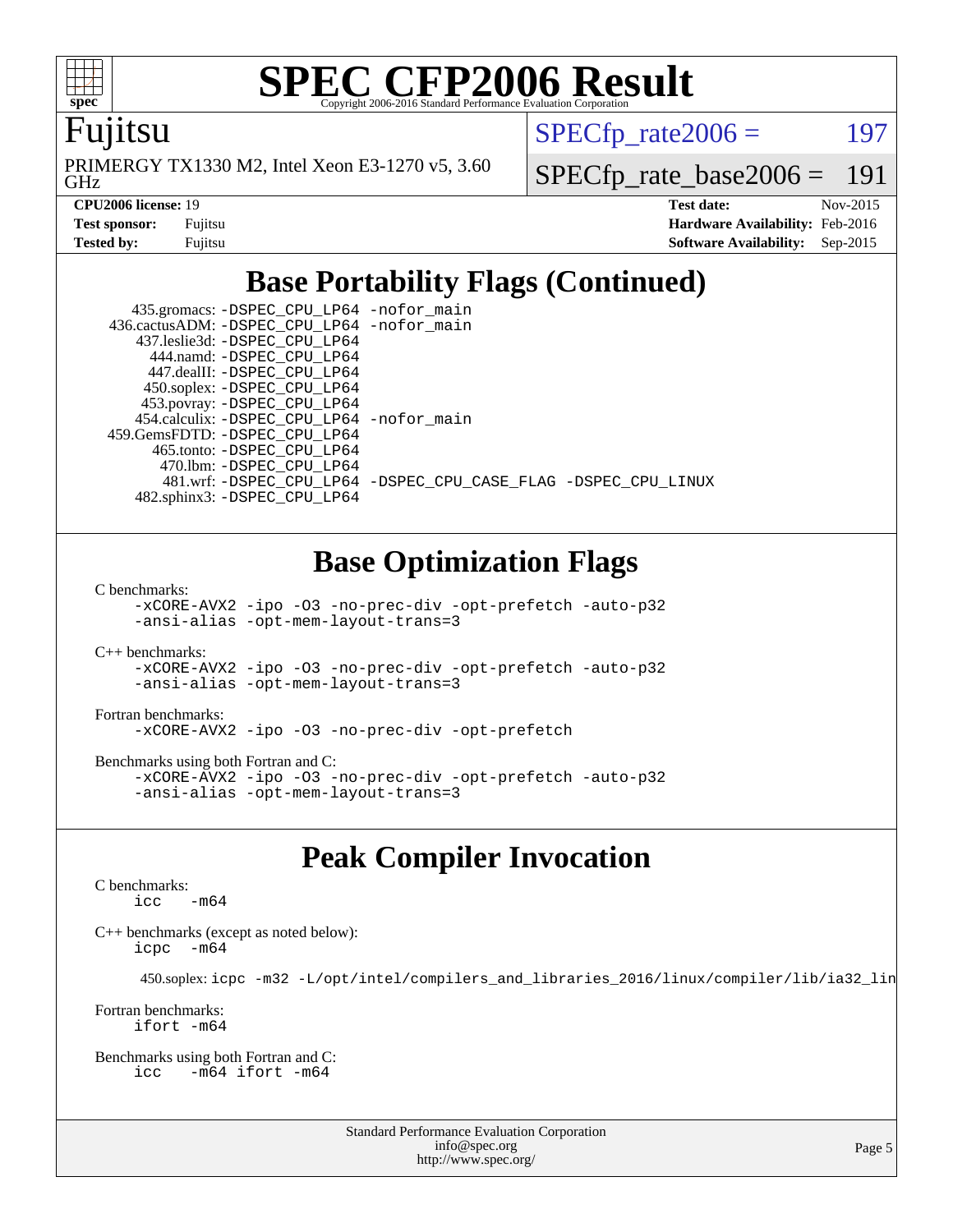

#### Fujitsu

GHz PRIMERGY TX1330 M2, Intel Xeon E3-1270 v5, 3.60  $SPECTp\_rate2006 = 197$ 

[SPECfp\\_rate\\_base2006 =](http://www.spec.org/auto/cpu2006/Docs/result-fields.html#SPECfpratebase2006) 191

**[CPU2006 license:](http://www.spec.org/auto/cpu2006/Docs/result-fields.html#CPU2006license)** 19 **[Test date:](http://www.spec.org/auto/cpu2006/Docs/result-fields.html#Testdate)** Nov-2015 **[Test sponsor:](http://www.spec.org/auto/cpu2006/Docs/result-fields.html#Testsponsor)** Fujitsu **[Hardware Availability:](http://www.spec.org/auto/cpu2006/Docs/result-fields.html#HardwareAvailability)** Feb-2016 **[Tested by:](http://www.spec.org/auto/cpu2006/Docs/result-fields.html#Testedby)** Fujitsu **[Software Availability:](http://www.spec.org/auto/cpu2006/Docs/result-fields.html#SoftwareAvailability)** Sep-2015

### **[Peak Portability Flags](http://www.spec.org/auto/cpu2006/Docs/result-fields.html#PeakPortabilityFlags)**

 410.bwaves: [-DSPEC\\_CPU\\_LP64](http://www.spec.org/cpu2006/results/res2016q1/cpu2006-20160111-38701.flags.html#suite_peakPORTABILITY410_bwaves_DSPEC_CPU_LP64) 416.gamess: [-DSPEC\\_CPU\\_LP64](http://www.spec.org/cpu2006/results/res2016q1/cpu2006-20160111-38701.flags.html#suite_peakPORTABILITY416_gamess_DSPEC_CPU_LP64) 433.milc: [-DSPEC\\_CPU\\_LP64](http://www.spec.org/cpu2006/results/res2016q1/cpu2006-20160111-38701.flags.html#suite_peakPORTABILITY433_milc_DSPEC_CPU_LP64) 434.zeusmp: [-DSPEC\\_CPU\\_LP64](http://www.spec.org/cpu2006/results/res2016q1/cpu2006-20160111-38701.flags.html#suite_peakPORTABILITY434_zeusmp_DSPEC_CPU_LP64) 435.gromacs: [-DSPEC\\_CPU\\_LP64](http://www.spec.org/cpu2006/results/res2016q1/cpu2006-20160111-38701.flags.html#suite_peakPORTABILITY435_gromacs_DSPEC_CPU_LP64) [-nofor\\_main](http://www.spec.org/cpu2006/results/res2016q1/cpu2006-20160111-38701.flags.html#user_peakLDPORTABILITY435_gromacs_f-nofor_main) 436.cactusADM: [-DSPEC\\_CPU\\_LP64](http://www.spec.org/cpu2006/results/res2016q1/cpu2006-20160111-38701.flags.html#suite_peakPORTABILITY436_cactusADM_DSPEC_CPU_LP64) [-nofor\\_main](http://www.spec.org/cpu2006/results/res2016q1/cpu2006-20160111-38701.flags.html#user_peakLDPORTABILITY436_cactusADM_f-nofor_main) 437.leslie3d: [-DSPEC\\_CPU\\_LP64](http://www.spec.org/cpu2006/results/res2016q1/cpu2006-20160111-38701.flags.html#suite_peakPORTABILITY437_leslie3d_DSPEC_CPU_LP64) 444.namd: [-DSPEC\\_CPU\\_LP64](http://www.spec.org/cpu2006/results/res2016q1/cpu2006-20160111-38701.flags.html#suite_peakPORTABILITY444_namd_DSPEC_CPU_LP64) 447.dealII: [-DSPEC\\_CPU\\_LP64](http://www.spec.org/cpu2006/results/res2016q1/cpu2006-20160111-38701.flags.html#suite_peakPORTABILITY447_dealII_DSPEC_CPU_LP64) 450.soplex: [-D\\_FILE\\_OFFSET\\_BITS=64](http://www.spec.org/cpu2006/results/res2016q1/cpu2006-20160111-38701.flags.html#user_peakPORTABILITY450_soplex_file_offset_bits_64_438cf9856305ebd76870a2c6dc2689ab) 453.povray: [-DSPEC\\_CPU\\_LP64](http://www.spec.org/cpu2006/results/res2016q1/cpu2006-20160111-38701.flags.html#suite_peakPORTABILITY453_povray_DSPEC_CPU_LP64) 454.calculix: [-DSPEC\\_CPU\\_LP64](http://www.spec.org/cpu2006/results/res2016q1/cpu2006-20160111-38701.flags.html#suite_peakPORTABILITY454_calculix_DSPEC_CPU_LP64) [-nofor\\_main](http://www.spec.org/cpu2006/results/res2016q1/cpu2006-20160111-38701.flags.html#user_peakLDPORTABILITY454_calculix_f-nofor_main) 459.GemsFDTD: [-DSPEC\\_CPU\\_LP64](http://www.spec.org/cpu2006/results/res2016q1/cpu2006-20160111-38701.flags.html#suite_peakPORTABILITY459_GemsFDTD_DSPEC_CPU_LP64) 465.tonto: [-DSPEC\\_CPU\\_LP64](http://www.spec.org/cpu2006/results/res2016q1/cpu2006-20160111-38701.flags.html#suite_peakPORTABILITY465_tonto_DSPEC_CPU_LP64) 470.lbm: [-DSPEC\\_CPU\\_LP64](http://www.spec.org/cpu2006/results/res2016q1/cpu2006-20160111-38701.flags.html#suite_peakPORTABILITY470_lbm_DSPEC_CPU_LP64) 481.wrf: [-DSPEC\\_CPU\\_LP64](http://www.spec.org/cpu2006/results/res2016q1/cpu2006-20160111-38701.flags.html#suite_peakPORTABILITY481_wrf_DSPEC_CPU_LP64) [-DSPEC\\_CPU\\_CASE\\_FLAG](http://www.spec.org/cpu2006/results/res2016q1/cpu2006-20160111-38701.flags.html#b481.wrf_peakCPORTABILITY_DSPEC_CPU_CASE_FLAG) [-DSPEC\\_CPU\\_LINUX](http://www.spec.org/cpu2006/results/res2016q1/cpu2006-20160111-38701.flags.html#b481.wrf_peakCPORTABILITY_DSPEC_CPU_LINUX) 482.sphinx3: [-DSPEC\\_CPU\\_LP64](http://www.spec.org/cpu2006/results/res2016q1/cpu2006-20160111-38701.flags.html#suite_peakPORTABILITY482_sphinx3_DSPEC_CPU_LP64)

### **[Peak Optimization Flags](http://www.spec.org/auto/cpu2006/Docs/result-fields.html#PeakOptimizationFlags)**

[C benchmarks](http://www.spec.org/auto/cpu2006/Docs/result-fields.html#Cbenchmarks):

 433.milc: basepeak = yes  $470.1$ bm: basepeak = yes  $482$ .sphinx3: basepeak = yes

#### [C++ benchmarks:](http://www.spec.org/auto/cpu2006/Docs/result-fields.html#CXXbenchmarks)

 444.namd: [-xCORE-AVX2](http://www.spec.org/cpu2006/results/res2016q1/cpu2006-20160111-38701.flags.html#user_peakPASS2_CXXFLAGSPASS2_LDFLAGS444_namd_f-xAVX2_5f5fc0cbe2c9f62c816d3e45806c70d7)(pass 2) [-prof-gen:threadsafe](http://www.spec.org/cpu2006/results/res2016q1/cpu2006-20160111-38701.flags.html#user_peakPASS1_CXXFLAGSPASS1_LDFLAGS444_namd_prof_gen_21a26eb79f378b550acd7bec9fe4467a)(pass 1)  $-i\text{po}(pass 2) -03(pass 2) -no-prec-div(pass 2)$  $-i\text{po}(pass 2) -03(pass 2) -no-prec-div(pass 2)$  $-i\text{po}(pass 2) -03(pass 2) -no-prec-div(pass 2)$ [-par-num-threads=1](http://www.spec.org/cpu2006/results/res2016q1/cpu2006-20160111-38701.flags.html#user_peakPASS1_CXXFLAGSPASS1_LDFLAGS444_namd_par_num_threads_786a6ff141b4e9e90432e998842df6c2)(pass 1) [-opt-mem-layout-trans=3](http://www.spec.org/cpu2006/results/res2016q1/cpu2006-20160111-38701.flags.html#user_peakPASS2_CXXFLAGS444_namd_f-opt-mem-layout-trans_a7b82ad4bd7abf52556d4961a2ae94d5)(pass 2) [-prof-use](http://www.spec.org/cpu2006/results/res2016q1/cpu2006-20160111-38701.flags.html#user_peakPASS2_CXXFLAGSPASS2_LDFLAGS444_namd_prof_use_bccf7792157ff70d64e32fe3e1250b55)(pass 2) [-fno-alias](http://www.spec.org/cpu2006/results/res2016q1/cpu2006-20160111-38701.flags.html#user_peakCXXOPTIMIZE444_namd_f-no-alias_694e77f6c5a51e658e82ccff53a9e63a) [-auto-ilp32](http://www.spec.org/cpu2006/results/res2016q1/cpu2006-20160111-38701.flags.html#user_peakCXXOPTIMIZE444_namd_f-auto-ilp32)

447.dealII: basepeak = yes

 450.soplex: [-xCORE-AVX2](http://www.spec.org/cpu2006/results/res2016q1/cpu2006-20160111-38701.flags.html#user_peakPASS2_CXXFLAGSPASS2_LDFLAGS450_soplex_f-xAVX2_5f5fc0cbe2c9f62c816d3e45806c70d7)(pass 2) [-prof-gen:threadsafe](http://www.spec.org/cpu2006/results/res2016q1/cpu2006-20160111-38701.flags.html#user_peakPASS1_CXXFLAGSPASS1_LDFLAGS450_soplex_prof_gen_21a26eb79f378b550acd7bec9fe4467a)(pass 1)  $-i\text{po}(pass 2) -\tilde{O}3(pass 2)$  [-no-prec-div](http://www.spec.org/cpu2006/results/res2016q1/cpu2006-20160111-38701.flags.html#user_peakPASS2_CXXFLAGSPASS2_LDFLAGS450_soplex_f-no-prec-div)(pass 2) [-par-num-threads=1](http://www.spec.org/cpu2006/results/res2016q1/cpu2006-20160111-38701.flags.html#user_peakPASS1_CXXFLAGSPASS1_LDFLAGS450_soplex_par_num_threads_786a6ff141b4e9e90432e998842df6c2)(pass 1) [-opt-mem-layout-trans=3](http://www.spec.org/cpu2006/results/res2016q1/cpu2006-20160111-38701.flags.html#user_peakPASS2_CXXFLAGS450_soplex_f-opt-mem-layout-trans_a7b82ad4bd7abf52556d4961a2ae94d5)(pass 2) [-prof-use](http://www.spec.org/cpu2006/results/res2016q1/cpu2006-20160111-38701.flags.html#user_peakPASS2_CXXFLAGSPASS2_LDFLAGS450_soplex_prof_use_bccf7792157ff70d64e32fe3e1250b55)(pass 2) [-opt-malloc-options=3](http://www.spec.org/cpu2006/results/res2016q1/cpu2006-20160111-38701.flags.html#user_peakOPTIMIZE450_soplex_f-opt-malloc-options_13ab9b803cf986b4ee62f0a5998c2238)

```
 453.povray: -xCORE-AVX2(pass 2) -prof-gen:threadsafe(pass 1)
-i\text{po}(pass 2) -03(pass 2)-no-prec-div(pass 2)
-par-num-threads=1(pass 1) -opt-mem-layout-trans=3(pass 2)
-prof-use(pass 2) -unroll4 -ansi-alias
```
Continued on next page

```
Standard Performance Evaluation Corporation
    info@spec.org
 http://www.spec.org/
```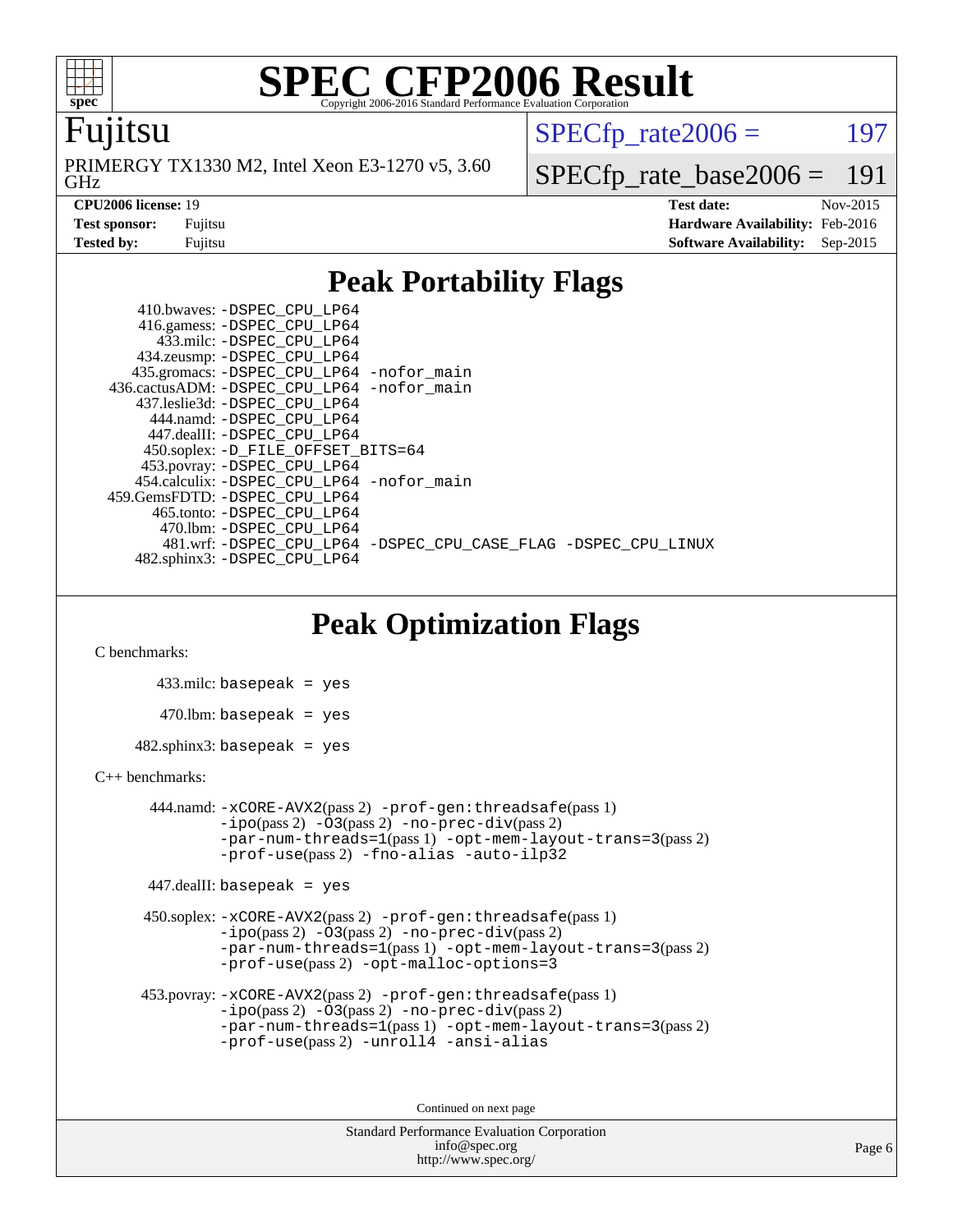

Fujitsu

GHz PRIMERGY TX1330 M2, Intel Xeon E3-1270 v5, 3.60  $SPECTp\_rate2006 = 197$ 

[SPECfp\\_rate\\_base2006 =](http://www.spec.org/auto/cpu2006/Docs/result-fields.html#SPECfpratebase2006) 191

**[CPU2006 license:](http://www.spec.org/auto/cpu2006/Docs/result-fields.html#CPU2006license)** 19 **[Test date:](http://www.spec.org/auto/cpu2006/Docs/result-fields.html#Testdate)** Nov-2015 **[Test sponsor:](http://www.spec.org/auto/cpu2006/Docs/result-fields.html#Testsponsor)** Fujitsu **[Hardware Availability:](http://www.spec.org/auto/cpu2006/Docs/result-fields.html#HardwareAvailability)** Feb-2016 **[Tested by:](http://www.spec.org/auto/cpu2006/Docs/result-fields.html#Testedby)** Fujitsu **[Software Availability:](http://www.spec.org/auto/cpu2006/Docs/result-fields.html#SoftwareAvailability)** Sep-2015

# **[Peak Optimization Flags \(Continued\)](http://www.spec.org/auto/cpu2006/Docs/result-fields.html#PeakOptimizationFlags)**

[Fortran benchmarks](http://www.spec.org/auto/cpu2006/Docs/result-fields.html#Fortranbenchmarks):

 $410.bwaves: basepeak = yes$  416.gamess: [-xCORE-AVX2](http://www.spec.org/cpu2006/results/res2016q1/cpu2006-20160111-38701.flags.html#user_peakPASS2_FFLAGSPASS2_LDFLAGS416_gamess_f-xAVX2_5f5fc0cbe2c9f62c816d3e45806c70d7)(pass 2) [-prof-gen:threadsafe](http://www.spec.org/cpu2006/results/res2016q1/cpu2006-20160111-38701.flags.html#user_peakPASS1_FFLAGSPASS1_LDFLAGS416_gamess_prof_gen_21a26eb79f378b550acd7bec9fe4467a)(pass 1)  $-i\text{po}(pass 2) -03(pass 2) -no-prec-div(pass 2)$  $-i\text{po}(pass 2) -03(pass 2) -no-prec-div(pass 2)$  $-i\text{po}(pass 2) -03(pass 2) -no-prec-div(pass 2)$ [-par-num-threads=1](http://www.spec.org/cpu2006/results/res2016q1/cpu2006-20160111-38701.flags.html#user_peakPASS1_FFLAGSPASS1_LDFLAGS416_gamess_par_num_threads_786a6ff141b4e9e90432e998842df6c2)(pass 1) [-prof-use](http://www.spec.org/cpu2006/results/res2016q1/cpu2006-20160111-38701.flags.html#user_peakPASS2_FFLAGSPASS2_LDFLAGS416_gamess_prof_use_bccf7792157ff70d64e32fe3e1250b55)(pass 2) [-unroll2](http://www.spec.org/cpu2006/results/res2016q1/cpu2006-20160111-38701.flags.html#user_peakOPTIMIZE416_gamess_f-unroll_784dae83bebfb236979b41d2422d7ec2) [-inline-level=0](http://www.spec.org/cpu2006/results/res2016q1/cpu2006-20160111-38701.flags.html#user_peakOPTIMIZE416_gamess_f-inline-level_318d07a09274ad25e8d15dbfaa68ba50) [-scalar-rep-](http://www.spec.org/cpu2006/results/res2016q1/cpu2006-20160111-38701.flags.html#user_peakOPTIMIZE416_gamess_f-disablescalarrep_abbcad04450fb118e4809c81d83c8a1d) 434.zeusmp: basepeak = yes 437.leslie3d: basepeak = yes 459.GemsFDTD: basepeak = yes 465.tonto: [-xCORE-AVX2](http://www.spec.org/cpu2006/results/res2016q1/cpu2006-20160111-38701.flags.html#user_peakPASS2_FFLAGSPASS2_LDFLAGS465_tonto_f-xAVX2_5f5fc0cbe2c9f62c816d3e45806c70d7)(pass 2) [-prof-gen:threadsafe](http://www.spec.org/cpu2006/results/res2016q1/cpu2006-20160111-38701.flags.html#user_peakPASS1_FFLAGSPASS1_LDFLAGS465_tonto_prof_gen_21a26eb79f378b550acd7bec9fe4467a)(pass 1)  $-ipo(pass 2)$  $-ipo(pass 2)$   $-03(pass 2)$   $-no-prec-div(pass 2)$  $-no-prec-div(pass 2)$ [-par-num-threads=1](http://www.spec.org/cpu2006/results/res2016q1/cpu2006-20160111-38701.flags.html#user_peakPASS1_FFLAGSPASS1_LDFLAGS465_tonto_par_num_threads_786a6ff141b4e9e90432e998842df6c2)(pass 1) [-prof-use](http://www.spec.org/cpu2006/results/res2016q1/cpu2006-20160111-38701.flags.html#user_peakPASS2_FFLAGSPASS2_LDFLAGS465_tonto_prof_use_bccf7792157ff70d64e32fe3e1250b55)(pass 2) [-unroll4](http://www.spec.org/cpu2006/results/res2016q1/cpu2006-20160111-38701.flags.html#user_peakOPTIMIZE465_tonto_f-unroll_4e5e4ed65b7fd20bdcd365bec371b81f) [-auto](http://www.spec.org/cpu2006/results/res2016q1/cpu2006-20160111-38701.flags.html#user_peakOPTIMIZE465_tonto_f-auto) [-inline-calloc](http://www.spec.org/cpu2006/results/res2016q1/cpu2006-20160111-38701.flags.html#user_peakOPTIMIZE465_tonto_f-inline-calloc) [-opt-malloc-options=3](http://www.spec.org/cpu2006/results/res2016q1/cpu2006-20160111-38701.flags.html#user_peakOPTIMIZE465_tonto_f-opt-malloc-options_13ab9b803cf986b4ee62f0a5998c2238) [Benchmarks using both Fortran and C](http://www.spec.org/auto/cpu2006/Docs/result-fields.html#BenchmarksusingbothFortranandC): 435.gromacs: [-xCORE-AVX2](http://www.spec.org/cpu2006/results/res2016q1/cpu2006-20160111-38701.flags.html#user_peakPASS2_CFLAGSPASS2_FFLAGSPASS2_LDFLAGS435_gromacs_f-xAVX2_5f5fc0cbe2c9f62c816d3e45806c70d7)(pass 2) [-prof-gen:threadsafe](http://www.spec.org/cpu2006/results/res2016q1/cpu2006-20160111-38701.flags.html#user_peakPASS1_CFLAGSPASS1_FFLAGSPASS1_LDFLAGS435_gromacs_prof_gen_21a26eb79f378b550acd7bec9fe4467a)(pass 1) [-ipo](http://www.spec.org/cpu2006/results/res2016q1/cpu2006-20160111-38701.flags.html#user_peakPASS2_CFLAGSPASS2_FFLAGSPASS2_LDFLAGS435_gromacs_f-ipo)(pass 2) [-O3](http://www.spec.org/cpu2006/results/res2016q1/cpu2006-20160111-38701.flags.html#user_peakPASS2_CFLAGSPASS2_FFLAGSPASS2_LDFLAGS435_gromacs_f-O3)(pass 2) [-no-prec-div](http://www.spec.org/cpu2006/results/res2016q1/cpu2006-20160111-38701.flags.html#user_peakPASS2_CFLAGSPASS2_FFLAGSPASS2_LDFLAGS435_gromacs_f-no-prec-div)(pass 2) [-par-num-threads=1](http://www.spec.org/cpu2006/results/res2016q1/cpu2006-20160111-38701.flags.html#user_peakPASS1_CFLAGSPASS1_FFLAGSPASS1_LDFLAGS435_gromacs_par_num_threads_786a6ff141b4e9e90432e998842df6c2)(pass 1) [-opt-mem-layout-trans=3](http://www.spec.org/cpu2006/results/res2016q1/cpu2006-20160111-38701.flags.html#user_peakPASS2_CFLAGS435_gromacs_f-opt-mem-layout-trans_a7b82ad4bd7abf52556d4961a2ae94d5)(pass 2) [-prof-use](http://www.spec.org/cpu2006/results/res2016q1/cpu2006-20160111-38701.flags.html#user_peakPASS2_CFLAGSPASS2_FFLAGSPASS2_LDFLAGS435_gromacs_prof_use_bccf7792157ff70d64e32fe3e1250b55)(pass 2) [-opt-prefetch](http://www.spec.org/cpu2006/results/res2016q1/cpu2006-20160111-38701.flags.html#user_peakOPTIMIZE435_gromacs_f-opt-prefetch) [-auto-ilp32](http://www.spec.org/cpu2006/results/res2016q1/cpu2006-20160111-38701.flags.html#user_peakCOPTIMIZE435_gromacs_f-auto-ilp32)  $436.cactusADM:basepeak = yes$  454.calculix: basepeak = yes  $481.$ wrf: basepeak = yes The flags files that were used to format this result can be browsed at <http://www.spec.org/cpu2006/flags/Intel-ic16.0-official-linux64.html> <http://www.spec.org/cpu2006/flags/Fujitsu-Platform-Settings-V1.2-HSW-RevA.html> You can also download the XML flags sources by saving the following links: <http://www.spec.org/cpu2006/flags/Intel-ic16.0-official-linux64.xml> <http://www.spec.org/cpu2006/flags/Fujitsu-Platform-Settings-V1.2-HSW-RevA.xml>